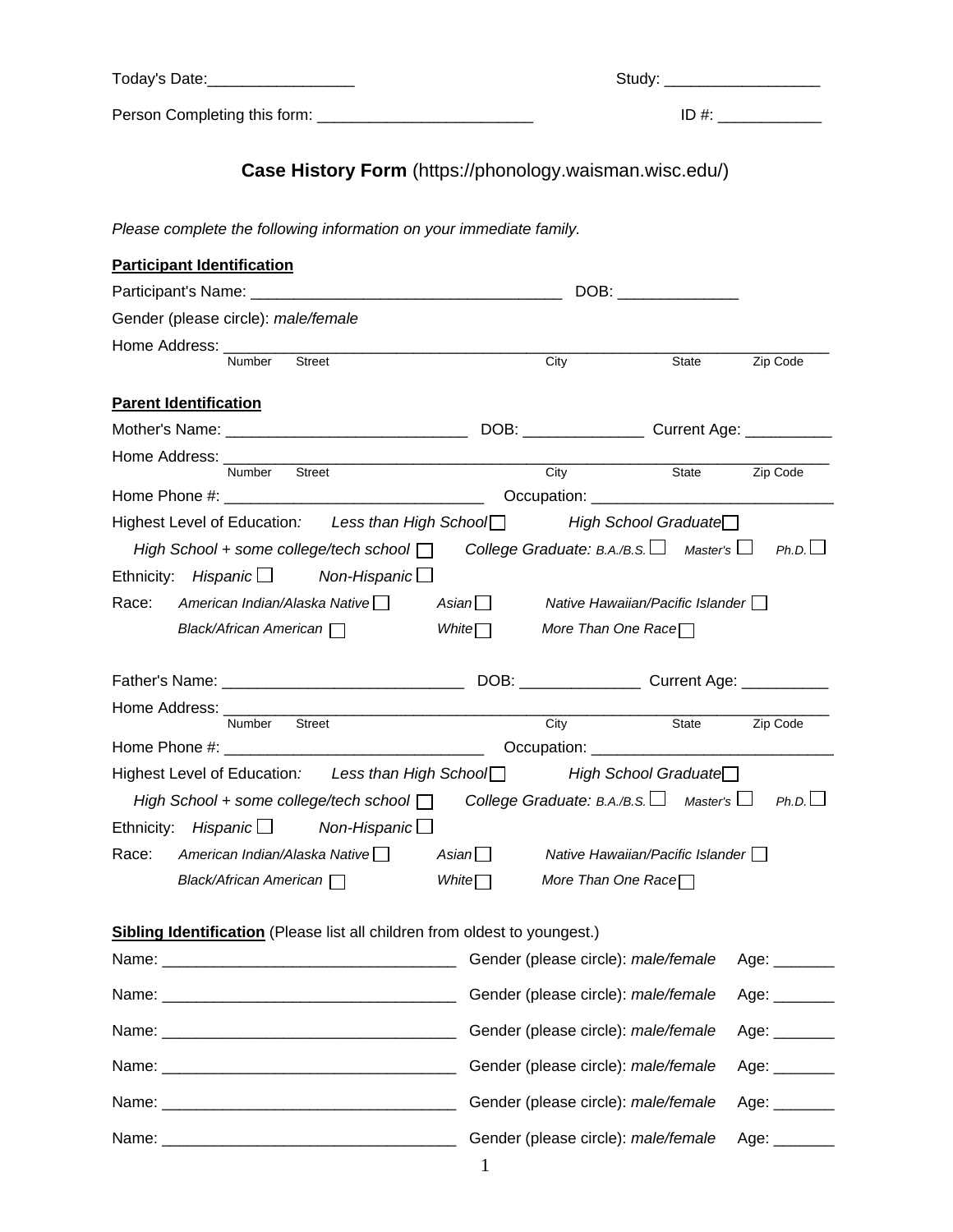#### **Speech/Language History**

| Please indicate which speech/language disorder(s) this child has or had:                    |                  |                                                                                                   |  |  |  |
|---------------------------------------------------------------------------------------------|------------------|---------------------------------------------------------------------------------------------------|--|--|--|
|                                                                                             | Currently has    | Used to have                                                                                      |  |  |  |
| Articulation/Phonological Disorder                                                          |                  |                                                                                                   |  |  |  |
| Expressive Language Disorder                                                                |                  |                                                                                                   |  |  |  |
| Receptive Language Disorder                                                                 |                  |                                                                                                   |  |  |  |
| Fluency Disorder (Stuttering)                                                               |                  |                                                                                                   |  |  |  |
| Apraxia of Speech                                                                           |                  |                                                                                                   |  |  |  |
| Dysarthria                                                                                  |                  |                                                                                                   |  |  |  |
| Aphasia                                                                                     |                  |                                                                                                   |  |  |  |
| Voice Disorder                                                                              |                  |                                                                                                   |  |  |  |
| Structural Disorder (i.e., cleft palate)                                                    |                  |                                                                                                   |  |  |  |
| <b>Reading Difficulties</b>                                                                 |                  |                                                                                                   |  |  |  |
| <b>Spelling Difficulties</b>                                                                |                  |                                                                                                   |  |  |  |
| Other (please describe): _____________                                                      |                  |                                                                                                   |  |  |  |
| Physician $\Box$<br>Other<br>Who provided the diagnosis? Speech-Language Pathologist $\Box$ |                  |                                                                                                   |  |  |  |
|                                                                                             |                  |                                                                                                   |  |  |  |
| Please describe any treatment or special help he/she received. ________________________     |                  |                                                                                                   |  |  |  |
|                                                                                             |                  |                                                                                                   |  |  |  |
|                                                                                             |                  |                                                                                                   |  |  |  |
|                                                                                             |                  | How old was the child when treatment began? _____________ when treatment ended? _________________ |  |  |  |
|                                                                                             |                  |                                                                                                   |  |  |  |
|                                                                                             |                  |                                                                                                   |  |  |  |
| How rapid was improvement?                                                                  | Very slow $\Box$ | Moderately slow $\Box$<br>Steady $\Box$<br>$R$ apid $\Box$                                        |  |  |  |
| <b>Current Speech Skills</b>                                                                |                  |                                                                                                   |  |  |  |

Does this child currently have problems with his/her speech, or do you have any concerns about this child's

speech at the present time? Yes  $\Box$  No  $\Box$ 

*If you checked Yes, please complete the rest of this section. If you checked No, please skip the rest of this section and go to the Current Language Skills section beginning on page 4.*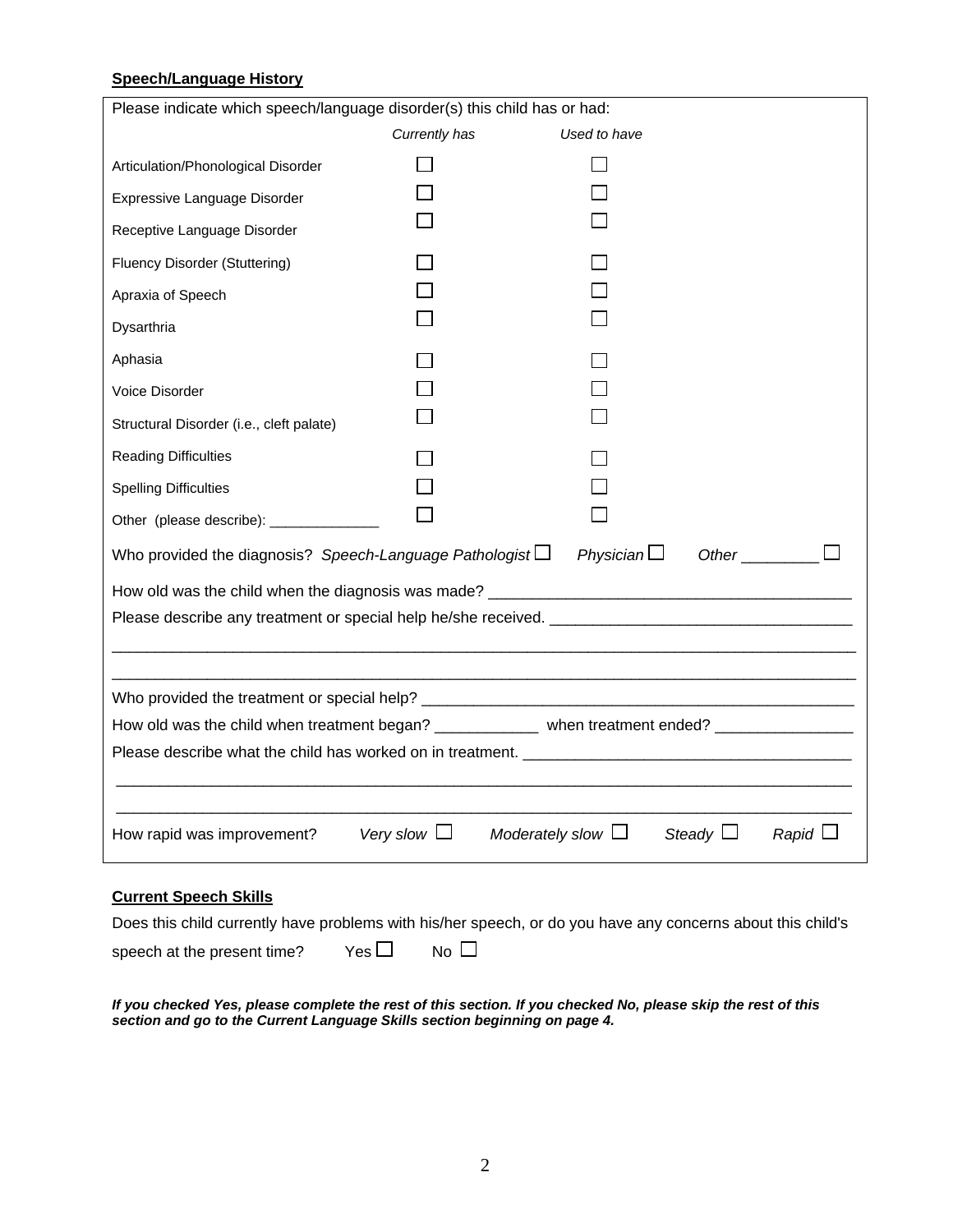| always $\Box$<br>never<br>sometimes  <br>usually $\Box$<br>parents<br>٠<br>always $\square$<br>usually $\square$<br>sometimes<br>never $\Box$<br>brothers/sisters<br>always $\square$<br>usually<br>sometimes l<br>playmates<br>never<br>$\bullet$<br>usually $\Box$<br>always $\Box$<br>never $\Box$<br>sometimes<br>other relatives<br>usually $\square$<br>always $\square$<br>sometimes L<br>never $\Box$<br>strangers<br>Please check items of concern:<br>Difficult to understand<br>Doesn't talk as well as peers $\Box$<br>Talks too fast<br>Talks too slow<br>Talks "baby talk"<br>Avoids talking<br>Mispronounces words<br><b>Stutters</b><br>Please answer the following questions:<br>Often $\square$<br>How often does the child try to self correct his/her speech? Never $\Box$ Sometimes $\Box$<br>How often is the child willing to repeat words after you try to say them correctly?<br>Never $\Box$<br>Sometimes $\Box$<br>Often $\Box$<br>How is this child's speech in imitation compared to when s/he says the words by him/herself?<br>Better $\square$<br>The same $\square$<br>Worse $\square$<br>How would you describe this child's willingness to repeat his/her idea if it is not understood?<br>Often unwilling $\Box$<br>Usually willing $\Box$<br>Always unwilling $\Box$<br>How would you describe this child's willingness to talk?<br>Usually willing $\Box$<br>Hesitant in many situations $\Box$<br>Hesitant in most situations $\Box$<br>$No \Box$<br>Has your child's speech improved in the last 6 months?<br>Yes $\Box$ | How often can the child's speech be understood by |  |  |
|------------------------------------------------------------------------------------------------------------------------------------------------------------------------------------------------------------------------------------------------------------------------------------------------------------------------------------------------------------------------------------------------------------------------------------------------------------------------------------------------------------------------------------------------------------------------------------------------------------------------------------------------------------------------------------------------------------------------------------------------------------------------------------------------------------------------------------------------------------------------------------------------------------------------------------------------------------------------------------------------------------------------------------------------------------------------------------------------------------------------------------------------------------------------------------------------------------------------------------------------------------------------------------------------------------------------------------------------------------------------------------------------------------------------------------------------------------------------------------------------------------------------------------------------------------------|---------------------------------------------------|--|--|
|                                                                                                                                                                                                                                                                                                                                                                                                                                                                                                                                                                                                                                                                                                                                                                                                                                                                                                                                                                                                                                                                                                                                                                                                                                                                                                                                                                                                                                                                                                                                                                  |                                                   |  |  |
|                                                                                                                                                                                                                                                                                                                                                                                                                                                                                                                                                                                                                                                                                                                                                                                                                                                                                                                                                                                                                                                                                                                                                                                                                                                                                                                                                                                                                                                                                                                                                                  |                                                   |  |  |
|                                                                                                                                                                                                                                                                                                                                                                                                                                                                                                                                                                                                                                                                                                                                                                                                                                                                                                                                                                                                                                                                                                                                                                                                                                                                                                                                                                                                                                                                                                                                                                  |                                                   |  |  |
|                                                                                                                                                                                                                                                                                                                                                                                                                                                                                                                                                                                                                                                                                                                                                                                                                                                                                                                                                                                                                                                                                                                                                                                                                                                                                                                                                                                                                                                                                                                                                                  |                                                   |  |  |
|                                                                                                                                                                                                                                                                                                                                                                                                                                                                                                                                                                                                                                                                                                                                                                                                                                                                                                                                                                                                                                                                                                                                                                                                                                                                                                                                                                                                                                                                                                                                                                  |                                                   |  |  |
|                                                                                                                                                                                                                                                                                                                                                                                                                                                                                                                                                                                                                                                                                                                                                                                                                                                                                                                                                                                                                                                                                                                                                                                                                                                                                                                                                                                                                                                                                                                                                                  |                                                   |  |  |
|                                                                                                                                                                                                                                                                                                                                                                                                                                                                                                                                                                                                                                                                                                                                                                                                                                                                                                                                                                                                                                                                                                                                                                                                                                                                                                                                                                                                                                                                                                                                                                  |                                                   |  |  |
|                                                                                                                                                                                                                                                                                                                                                                                                                                                                                                                                                                                                                                                                                                                                                                                                                                                                                                                                                                                                                                                                                                                                                                                                                                                                                                                                                                                                                                                                                                                                                                  |                                                   |  |  |
|                                                                                                                                                                                                                                                                                                                                                                                                                                                                                                                                                                                                                                                                                                                                                                                                                                                                                                                                                                                                                                                                                                                                                                                                                                                                                                                                                                                                                                                                                                                                                                  |                                                   |  |  |
|                                                                                                                                                                                                                                                                                                                                                                                                                                                                                                                                                                                                                                                                                                                                                                                                                                                                                                                                                                                                                                                                                                                                                                                                                                                                                                                                                                                                                                                                                                                                                                  |                                                   |  |  |
|                                                                                                                                                                                                                                                                                                                                                                                                                                                                                                                                                                                                                                                                                                                                                                                                                                                                                                                                                                                                                                                                                                                                                                                                                                                                                                                                                                                                                                                                                                                                                                  |                                                   |  |  |
|                                                                                                                                                                                                                                                                                                                                                                                                                                                                                                                                                                                                                                                                                                                                                                                                                                                                                                                                                                                                                                                                                                                                                                                                                                                                                                                                                                                                                                                                                                                                                                  |                                                   |  |  |
|                                                                                                                                                                                                                                                                                                                                                                                                                                                                                                                                                                                                                                                                                                                                                                                                                                                                                                                                                                                                                                                                                                                                                                                                                                                                                                                                                                                                                                                                                                                                                                  |                                                   |  |  |
|                                                                                                                                                                                                                                                                                                                                                                                                                                                                                                                                                                                                                                                                                                                                                                                                                                                                                                                                                                                                                                                                                                                                                                                                                                                                                                                                                                                                                                                                                                                                                                  |                                                   |  |  |
|                                                                                                                                                                                                                                                                                                                                                                                                                                                                                                                                                                                                                                                                                                                                                                                                                                                                                                                                                                                                                                                                                                                                                                                                                                                                                                                                                                                                                                                                                                                                                                  |                                                   |  |  |
|                                                                                                                                                                                                                                                                                                                                                                                                                                                                                                                                                                                                                                                                                                                                                                                                                                                                                                                                                                                                                                                                                                                                                                                                                                                                                                                                                                                                                                                                                                                                                                  |                                                   |  |  |
|                                                                                                                                                                                                                                                                                                                                                                                                                                                                                                                                                                                                                                                                                                                                                                                                                                                                                                                                                                                                                                                                                                                                                                                                                                                                                                                                                                                                                                                                                                                                                                  |                                                   |  |  |
|                                                                                                                                                                                                                                                                                                                                                                                                                                                                                                                                                                                                                                                                                                                                                                                                                                                                                                                                                                                                                                                                                                                                                                                                                                                                                                                                                                                                                                                                                                                                                                  |                                                   |  |  |
|                                                                                                                                                                                                                                                                                                                                                                                                                                                                                                                                                                                                                                                                                                                                                                                                                                                                                                                                                                                                                                                                                                                                                                                                                                                                                                                                                                                                                                                                                                                                                                  |                                                   |  |  |
|                                                                                                                                                                                                                                                                                                                                                                                                                                                                                                                                                                                                                                                                                                                                                                                                                                                                                                                                                                                                                                                                                                                                                                                                                                                                                                                                                                                                                                                                                                                                                                  |                                                   |  |  |
|                                                                                                                                                                                                                                                                                                                                                                                                                                                                                                                                                                                                                                                                                                                                                                                                                                                                                                                                                                                                                                                                                                                                                                                                                                                                                                                                                                                                                                                                                                                                                                  |                                                   |  |  |
|                                                                                                                                                                                                                                                                                                                                                                                                                                                                                                                                                                                                                                                                                                                                                                                                                                                                                                                                                                                                                                                                                                                                                                                                                                                                                                                                                                                                                                                                                                                                                                  |                                                   |  |  |

Please describe the kinds of errors this child is making and/or used to make. Please list some words you can remember this child saying incorrectly (e.g. "at" for "cat," "see" with a slushy sounding '"s").

 $\Box$  $\Box$ *\_\_\_\_\_\_\_\_\_\_\_\_\_\_\_\_\_\_\_\_\_\_\_\_\_\_\_\_\_\_\_\_\_\_\_\_\_\_\_\_\_\_\_\_\_\_\_\_\_\_\_\_\_\_\_\_\_\_\_\_\_\_\_\_\_\_\_\_\_\_\_\_\_\_\_\_\_\_\_\_\_\_\_\_\_\_\_* 

Please list the kinds of things that you and your family have been doing at home to improve his/her speech:

 \_\_\_\_\_\_\_\_\_\_\_\_\_\_\_\_\_\_\_\_\_\_\_\_\_\_\_\_\_\_\_\_\_\_\_\_\_\_\_\_\_\_\_\_\_\_\_\_\_\_\_\_\_\_\_\_\_\_\_\_\_\_\_\_\_\_\_\_\_\_\_\_\_\_\_\_\_\_\_\_\_\_\_\_\_\_ \_\_\_\_\_\_\_\_\_\_\_\_\_\_\_\_\_\_\_\_\_\_\_\_\_\_\_\_\_\_\_\_\_\_\_\_\_\_\_\_\_\_\_\_\_\_\_\_\_\_\_\_\_\_\_\_\_\_\_\_\_\_\_\_\_\_\_\_\_\_\_\_\_\_\_\_\_\_\_\_\_\_\_\_\_\_ \_\_\_\_\_\_\_\_\_\_\_\_\_\_\_\_\_\_\_\_\_\_\_\_\_\_\_\_\_\_\_\_\_\_\_\_\_\_\_\_\_\_\_\_\_\_\_\_\_\_\_\_\_\_\_\_\_\_\_\_\_\_\_\_\_\_\_\_\_\_\_\_\_\_\_\_\_\_\_\_\_\_\_\_\_\_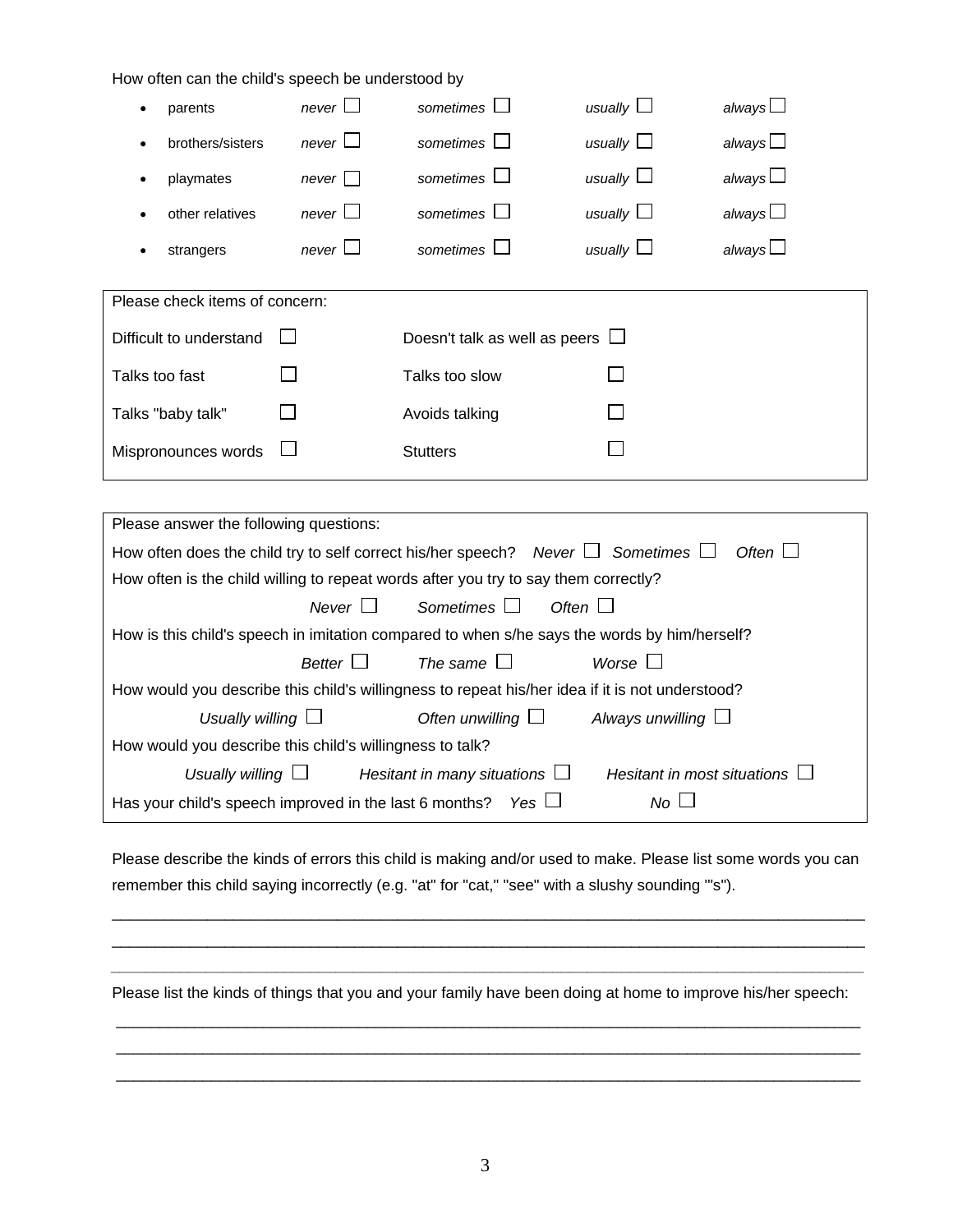| <b>Current Language Skills</b>                                                                            |         |          |  |
|-----------------------------------------------------------------------------------------------------------|---------|----------|--|
| Languages spoken in the home:                                                                             | English | Spanish∐ |  |
| Does this child currently have problems with language, or do you have any concerns about his/her language |         |          |  |

skills at the present time? *Yes No*

#### *If you checked Yes, please complete the rest of this section. If you checked No, please skip the rest of this section and go to the Pregnancy and Birth History section at the bottom of this page.*

| Does this child understand                               |                                                        |
|----------------------------------------------------------|--------------------------------------------------------|
| Yes $\Box$<br>short sentences (3-4 words)                | $No$ $\Box$                                            |
| Yes $\Box$<br>long sentences (at least 8 words)          | No <sub>1</sub>                                        |
| Yes $\Box$<br>one-part directions                        | $N_O$                                                  |
| Yes $\Box$<br>two-part directions                        | No <sub>1</sub>                                        |
| Yes $\Box$<br>three-part directions                      | No <sub>1</sub>                                        |
|                                                          |                                                        |
| Yes $\Box$<br>Does this child have a limited vocabulary? | $No$ $\Box$                                            |
| Does this child call things by the wrong name?           | Never<br>Sometimes $\Box$<br>Often $\Box$              |
| Does this child take a long time to think of words?      | Often $\square$<br>Never $\Box$<br>Sometimes $\square$ |
| Which of the following does this child use most often?   |                                                        |
| complete sentences $\Box$                                |                                                        |
| short phrases                                            |                                                        |
| two word units                                           |                                                        |
| one word                                                 |                                                        |
| gestures                                                 |                                                        |
|                                                          |                                                        |

# **Pregnancy and Birth History**

| Did the mother have any illnesses while pregnant with this child? | Yes $\Box$<br>$No$ $\Box$                                               |
|-------------------------------------------------------------------|-------------------------------------------------------------------------|
|                                                                   |                                                                         |
|                                                                   |                                                                         |
|                                                                   |                                                                         |
| Did the mother have any accidents while pregnant with this child? | No <sub>1</sub><br>Yes $\Box$                                           |
|                                                                   |                                                                         |
|                                                                   |                                                                         |
|                                                                   |                                                                         |
| Yes $\Box$<br>Was there any threat of miscarriage?                | No <sub>1</sub><br>If yes, when? $\frac{1}{2}$ is the set of yes, when? |
|                                                                   |                                                                         |
|                                                                   |                                                                         |
| Normal<br>Breech<br>Delivery position:                            | C-Section                                                               |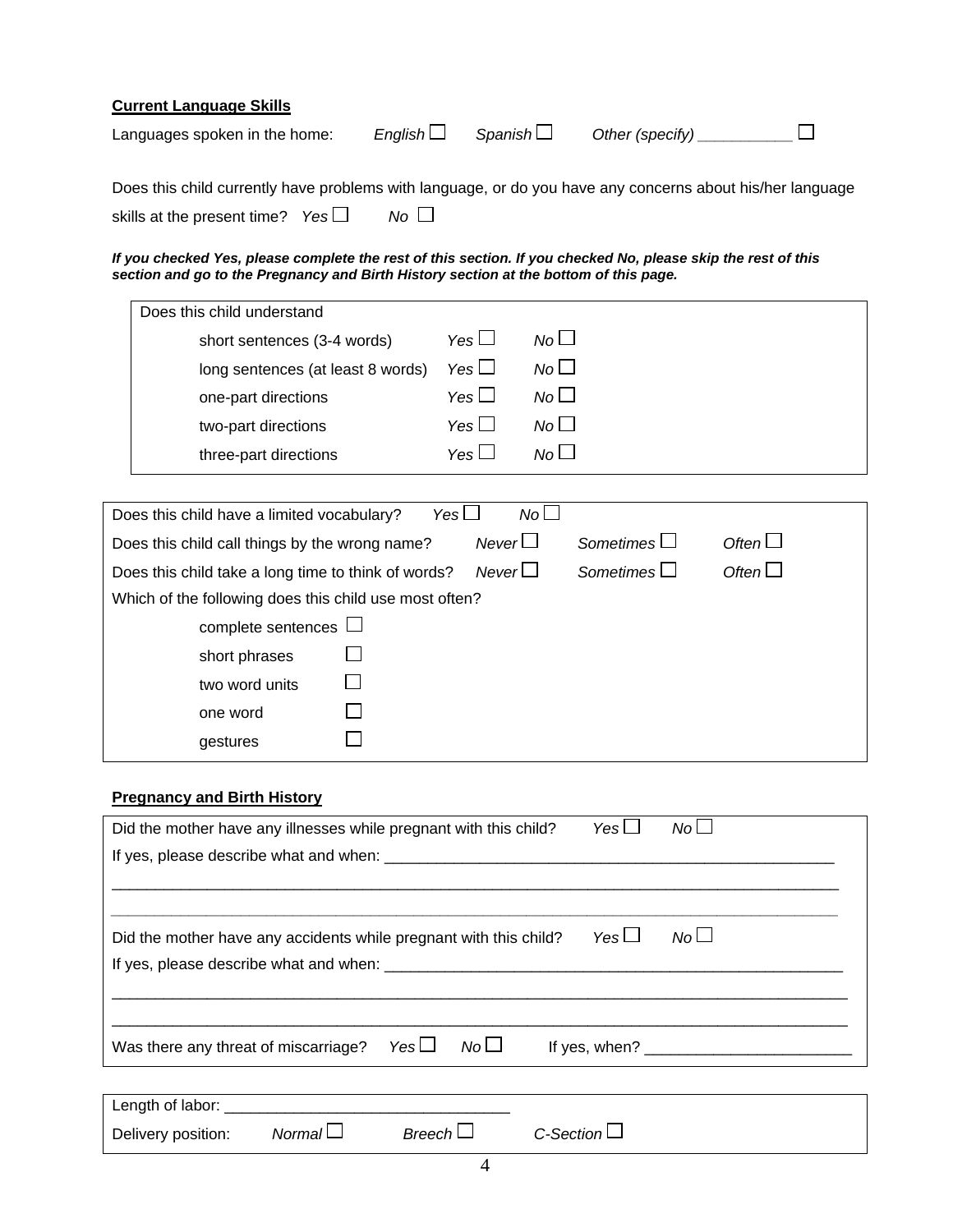| $Yes \Box$<br>No L<br>Was this child full-term?<br>If no, gestation age was $\frac{1}{2}$                                   |
|-----------------------------------------------------------------------------------------------------------------------------|
| This child's birth weight: _______________________                                                                          |
| Did this child need supplementary oxygen at birth? Yes $\Box$<br>No <sub>1</sub>                                            |
| Was this child jaundiced at birth? Yes $\Box$ No $\Box$ If yes, how long did it last?                                       |
| No <sub>1</sub><br>Yes $\Box$<br>Did this child have any trouble with early sucking or swallowing?                          |
| No <sub>1</sub><br>Did this child require tube feeding? Yes $\Box$                                                          |
| Were there any unusual problems at birth? Yes $\Box$<br>No <sub>1</sub><br>If yes, please explain: ________________         |
|                                                                                                                             |
|                                                                                                                             |
| Were there any health problems during the first two weeks of life? $Yes \Box$<br>No <sub>1</sub><br>If yes, please explain: |
|                                                                                                                             |
|                                                                                                                             |
|                                                                                                                             |

# **General Developmental History**

| Please indicate ages (in months) for the following:                                                                                                   |                                                                                       |
|-------------------------------------------------------------------------------------------------------------------------------------------------------|---------------------------------------------------------------------------------------|
| Sat alone unsupported                                                                                                                                 | Began crawling                                                                        |
| Walked unaided                                                                                                                                        | Undressed self                                                                        |
| Dressed self<br>and the company of the company of                                                                                                     | Fed self with spoon                                                                   |
| Toilet trained when awake                                                                                                                             | Toilet trained when asleep                                                            |
| Had first tooth                                                                                                                                       | Said first word                                                                       |
| Began using single words                                                                                                                              | Began to put 2 words together _____________                                           |
| Began using short phrases                                                                                                                             | Began using sentences                                                                 |
| Did this child babble and coo during the first six months?                                                                                            | Yes $\square$<br>No                                                                   |
| If yes, how much? a lot $\Box$<br>moderate $\square$                                                                                                  | a little $\Box$                                                                       |
|                                                                                                                                                       |                                                                                       |
| <b>Motor Skills</b><br>Right<br>Does this child have a hand preference?<br>Do you currently have concerns about this child's motor skills? Yes $\Box$ | Left $\Box$<br>No preference, not sure $\Box$<br>$No \Box$<br>If yes, please explain: |
| Have your concerns about this child's motor skills changed as he/she has gotten older?<br>No <sub>1</sub><br>Yes $\Box$                               |                                                                                       |
| Has this child ever had occupational therapy? No, never $\Box$                                                                                        | Yes, but not anymore $\Box$                                                           |
| Yes, s/he is currently receiving $OT\square$ (OT minutes per week: __________                                                                         |                                                                                       |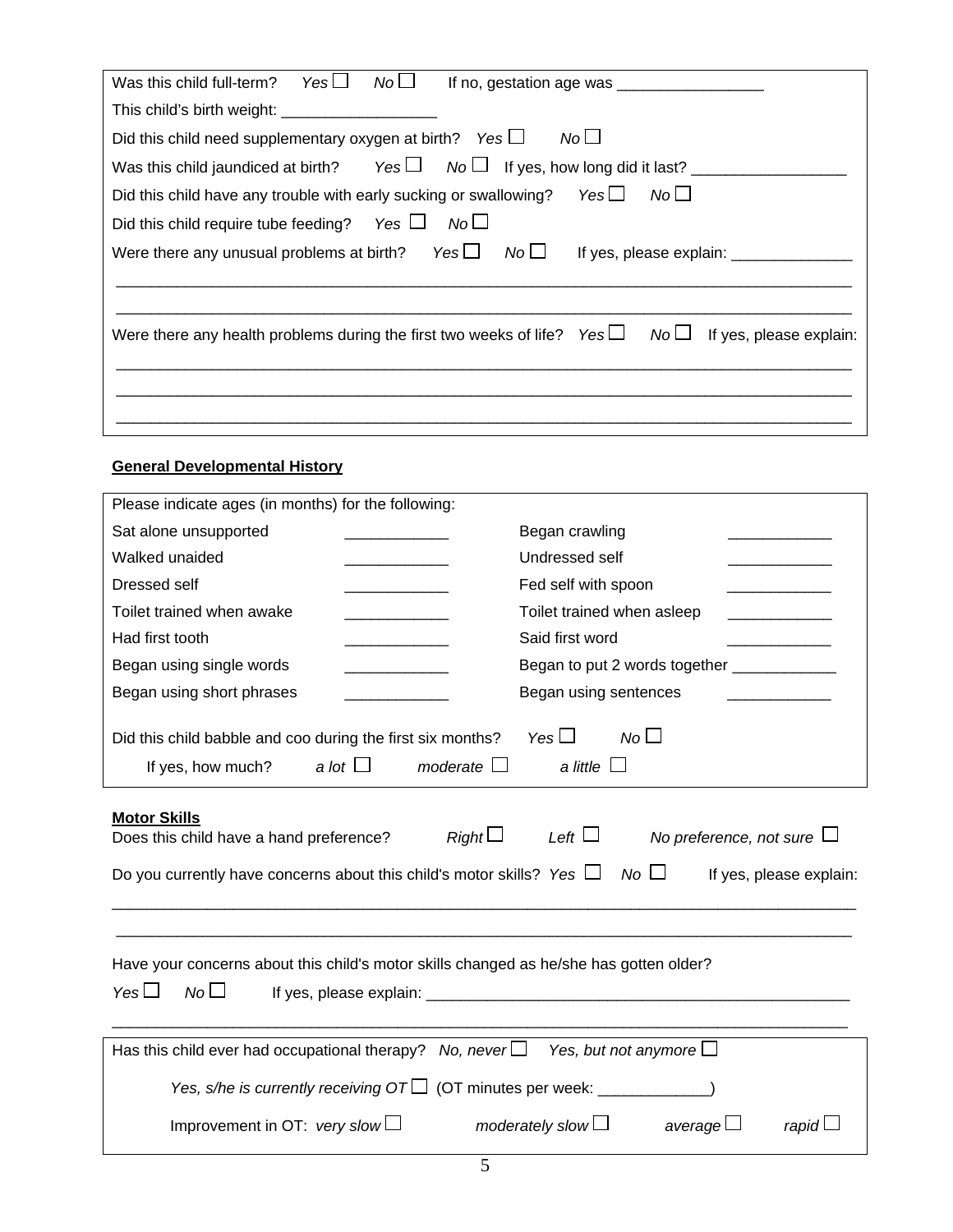| Has this child ever had physical therapy?                              | No, never $\Box$          | Yes, but not anymore $\Box$ |              |
|------------------------------------------------------------------------|---------------------------|-----------------------------|--------------|
| Yes, s/he is currently receiving $PT\Box$ (PT minutes per week: $\Box$ |                           |                             |              |
| Improvement in PT: very slow $\Box$                                    | moderately slow $\square$ | average $\Box$              | rapid $\Box$ |

# **Medical History**

|                      |              | Has this child had any of the following illnesses? Please check all that apply and provide age(s). |                        |         |                               |
|----------------------|--------------|----------------------------------------------------------------------------------------------------|------------------------|---------|-------------------------------|
| Pneumonia            | $\Box$       | Age: __________                                                                                    | Mumps                  | $\Box$  | Age: $\_\_$                   |
| Influenza            | $\Box$       | Age: $\_\_$                                                                                        | <b>Whooping Cough</b>  | ப       | Age: $\_\_$                   |
| Sinus Infections     | $\Box$       | Age: $\qquad \qquad$                                                                               | <b>Scarlet Fever</b>   | ப       | Age: $\_\_\_\_\_\_\_\_\_\_\_$ |
| <b>Chronic Colds</b> | ப            | Age: $\_\_$                                                                                        | <b>Rheumatic Fever</b> | ⊔       | Age: $\_\_$                   |
| Asthma               | $\Box$       | Age: $\frac{1}{2}$                                                                                 | Meningitis             | ப       | Age: $\frac{1}{2}$            |
| Allergies            | $\Box$       | Age: $\qquad \qquad$                                                                               | Encephalitis           | $\Box$  | Age: $\frac{1}{2}$            |
| <b>Tonsillitis</b>   | ப            | Age: $\frac{1}{2}$                                                                                 | Diphtheria             | ப       | Age: $\_\_$                   |
| Croup                | $\Box$       | Age: __________                                                                                    | Convulsions            | $\Box$  | Age: $\_\_$                   |
| Headaches            | $\Box$       | Age: $\_\_$                                                                                        | <b>Seizures</b>        | $\Box$  | Age: __________               |
| Chicken Pox          | ⊔            | Age: $\_\_$                                                                                        | Head injury            | $\perp$ | Age: _________                |
| <b>Measles</b>       | $\mathsf{L}$ | Age: $\qquad \qquad$                                                                               |                        |         |                               |
|                      |              | Has this child had any of the following surgeries? Please check all that apply and provide age(s). |                        |         |                               |
| Tonsillectomy        | $\Box$       | Age: __________                                                                                    |                        |         |                               |
| Adenoidectomy        | ப            | Age: $\_\_$                                                                                        |                        |         |                               |
| Mastoidectomy        | $\Box$       | Age: $\_\_$                                                                                        |                        |         |                               |
|                      |              | Please list any chronic, recurrent, or underlying illnesses that this child has:                   |                        |         |                               |

| Were any of the illnesses accompanied by a high fever?             | Yes L           | No <sub>l</sub>                  |
|--------------------------------------------------------------------|-----------------|----------------------------------|
|                                                                    |                 |                                  |
|                                                                    |                 |                                  |
| Please describe any complications:                                 |                 |                                  |
| No <sub>1</sub><br>$Yes \Box$<br>Was this child ever hospitalized? |                 | If yes, when, how long, and why? |
|                                                                    |                 |                                  |
| Does this child regularly take any medication(s)? Yes $\Box$       | No <sub>1</sub> | If yes, please specify:          |

\_\_\_\_\_\_\_\_\_\_\_\_\_\_\_\_\_\_\_\_\_\_\_\_\_\_\_\_\_\_\_\_\_\_\_\_\_\_\_\_\_\_\_\_\_\_\_\_\_\_\_\_\_\_\_\_\_\_\_\_\_\_\_\_\_\_\_\_\_\_\_\_\_\_\_\_\_\_\_\_\_\_\_\_\_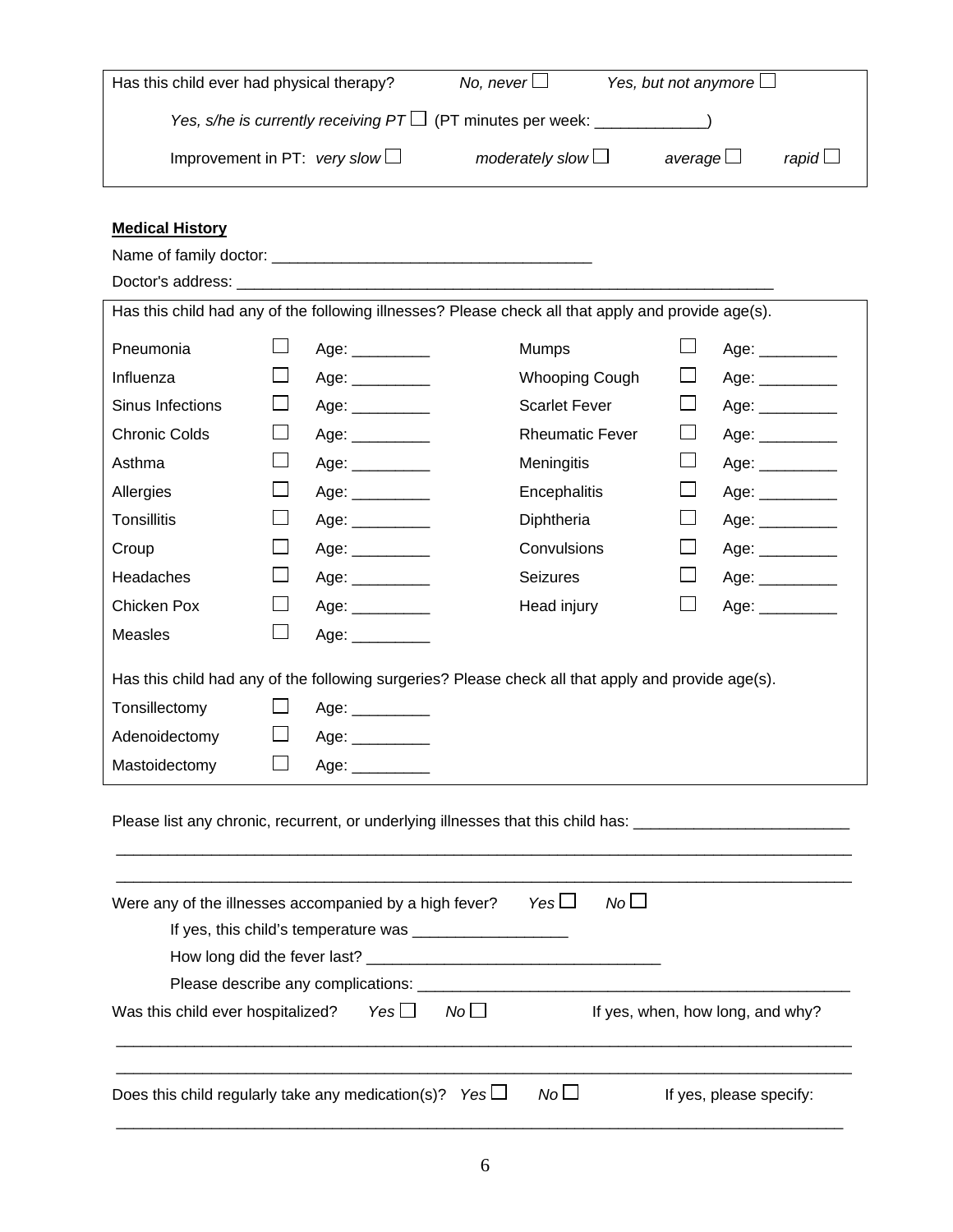| Has this child ever had a neurological evaluation? Yes $\Box$ |  | $N_o \Box$ If yes, please indicate approximate |
|---------------------------------------------------------------|--|------------------------------------------------|
| age and findings:                                             |  |                                                |

\_\_\_\_\_\_\_\_\_\_\_\_\_\_\_\_\_\_\_\_\_\_\_\_\_\_\_\_\_\_\_\_\_\_\_\_\_\_\_\_\_\_\_\_\_\_\_\_\_\_\_\_\_\_\_\_\_\_\_\_\_\_\_\_\_\_\_\_\_\_\_\_\_\_\_\_\_\_\_\_\_\_\_\_

|                                                                                                                                                                                                                                |  | Has this child ever had any of the following? (Please check all that apply.) |  |  |  |  |
|--------------------------------------------------------------------------------------------------------------------------------------------------------------------------------------------------------------------------------|--|------------------------------------------------------------------------------|--|--|--|--|
| <b>Chewing Problems</b>                                                                                                                                                                                                        |  | <b>Swallowing Problems</b>                                                   |  |  |  |  |
| Choking                                                                                                                                                                                                                        |  | Difficult moving tongue                                                      |  |  |  |  |
| Drooling                                                                                                                                                                                                                       |  | Pooling of saliva                                                            |  |  |  |  |
| If any of the above items are checked, please indicate approximate ages and more specific information for                                                                                                                      |  |                                                                              |  |  |  |  |
| each. The contract of the contract of the contract of the contract of the contract of the contract of the contract of the contract of the contract of the contract of the contract of the contract of the contract of the cont |  |                                                                              |  |  |  |  |
|                                                                                                                                                                                                                                |  |                                                                              |  |  |  |  |
|                                                                                                                                                                                                                                |  |                                                                              |  |  |  |  |
| No<br>Does this child have any dental problems (malocclusion, abscesses, etc.)? Yes $\Box$                                                                                                                                     |  |                                                                              |  |  |  |  |
| If yes, please describe: __________                                                                                                                                                                                            |  |                                                                              |  |  |  |  |
|                                                                                                                                                                                                                                |  |                                                                              |  |  |  |  |

# **Hearing History**

| No <sub>1</sub><br>Has this child ever had his/her hearing tested? Yes $\Box$                                             |  |  |  |  |  |  |
|---------------------------------------------------------------------------------------------------------------------------|--|--|--|--|--|--|
| Normal $\Box$<br>Abnormal $\Box$<br>If yes, the results were                                                              |  |  |  |  |  |  |
|                                                                                                                           |  |  |  |  |  |  |
|                                                                                                                           |  |  |  |  |  |  |
|                                                                                                                           |  |  |  |  |  |  |
| No <sub>1</sub><br>Yes $\Box$<br>Has this child ever had ear infections or uninfected fluid in the ears?                  |  |  |  |  |  |  |
| If you checked Yes, please complete the rest of the questions in this box. If you checked No, please skip the             |  |  |  |  |  |  |
| rest of this section and go to the next box beginning on page 9.                                                          |  |  |  |  |  |  |
| Left $\Box$<br>Which ear(s) was/were affected most often? $Right \Box$<br>$Both \Box$                                     |  |  |  |  |  |  |
|                                                                                                                           |  |  |  |  |  |  |
|                                                                                                                           |  |  |  |  |  |  |
|                                                                                                                           |  |  |  |  |  |  |
| Approximately how long did each episode typically last?                                                                   |  |  |  |  |  |  |
| 3 weeks $\Box$<br>1 week $\Box$<br>2 weeks $\Box$<br>Other $\Box$ Specify: $\_\_\_\_\_\_\_\_\_\_\_\_\_\_\_\_\_\_\_\_\_\_$ |  |  |  |  |  |  |
| During his/her first 18 months of life, approximately how many total weeks would you estimate that this child             |  |  |  |  |  |  |
|                                                                                                                           |  |  |  |  |  |  |
| What medication(s) were used to treat the infection(s)?                                                                   |  |  |  |  |  |  |
| Yes $\Box$<br>No <sub>l</sub><br>Antibiotics                                                                              |  |  |  |  |  |  |
| Yes $\Box$<br>$No$ $\Box$<br>Name of cold medicine(s): _______________<br>Cold medicine                                   |  |  |  |  |  |  |
| $No\square$<br>Yes $\square$<br>Preventive antibiotics                                                                    |  |  |  |  |  |  |
| (prophylactics)                                                                                                           |  |  |  |  |  |  |
|                                                                                                                           |  |  |  |  |  |  |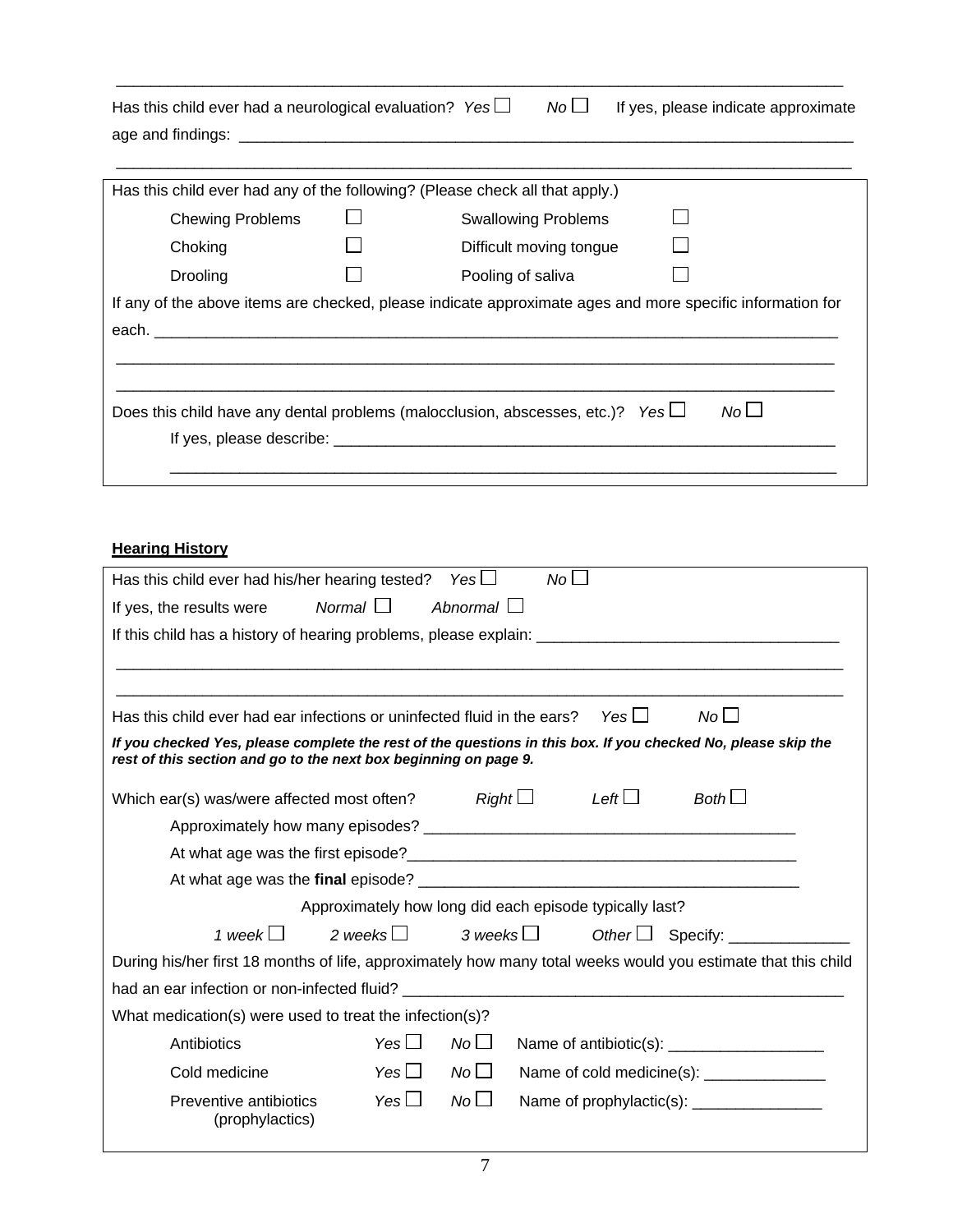| continued on next page                                                                                     |                            |                        |  |  |  |
|------------------------------------------------------------------------------------------------------------|----------------------------|------------------------|--|--|--|
| continued from page 7                                                                                      |                            |                        |  |  |  |
| Yes $\Box$<br>Were tubes ever considered?                                                                  | $N_O$                      |                        |  |  |  |
| Were tubes ever placed in the ears? Yes $\Box$ No $\Box$                                                   |                            |                        |  |  |  |
| Right<br>If yes, which $ear(s)$ :                                                                          | Left $\Box$<br>Both $\Box$ |                        |  |  |  |
| Does this child currently have tubes? Yes $\Box$                                                           | No <sub>1</sub>            |                        |  |  |  |
| Right<br>If yes, in which ear(s):                                                                          | Left $\Box$                | Both $\Box$            |  |  |  |
| What symptom(s) did you notice when this child had an ear infection or uninfected fluid in the ear(s)?     |                            |                        |  |  |  |
| (Please check all that apply.)                                                                             |                            |                        |  |  |  |
| A cold and runny nose                                                                                      |                            | Rubbing the ears       |  |  |  |
| Not sleeping                                                                                               |                            | Ear drainage           |  |  |  |
| Pain in the ear                                                                                            |                            | Crying                 |  |  |  |
| Doesn't hear well                                                                                          |                            | <b>Inattentiveness</b> |  |  |  |
| Clinging and inactive                                                                                      |                            | Other (specify)        |  |  |  |
| None of the above                                                                                          |                            |                        |  |  |  |
|                                                                                                            |                            |                        |  |  |  |
|                                                                                                            |                            |                        |  |  |  |
| Did you respond differently to this child when he/she had an ear infection or uninfected fluid in the ear? |                            |                        |  |  |  |
| Yes<br>No <sub>l</sub>                                                                                     |                            |                        |  |  |  |
| If yes, please indicate what you did differently:                                                          |                            |                        |  |  |  |
| I/we talked loudly                                                                                         |                            |                        |  |  |  |
| I/we looked directly at him/her when talking                                                               |                            |                        |  |  |  |
| Other (specify): ___________                                                                               |                            |                        |  |  |  |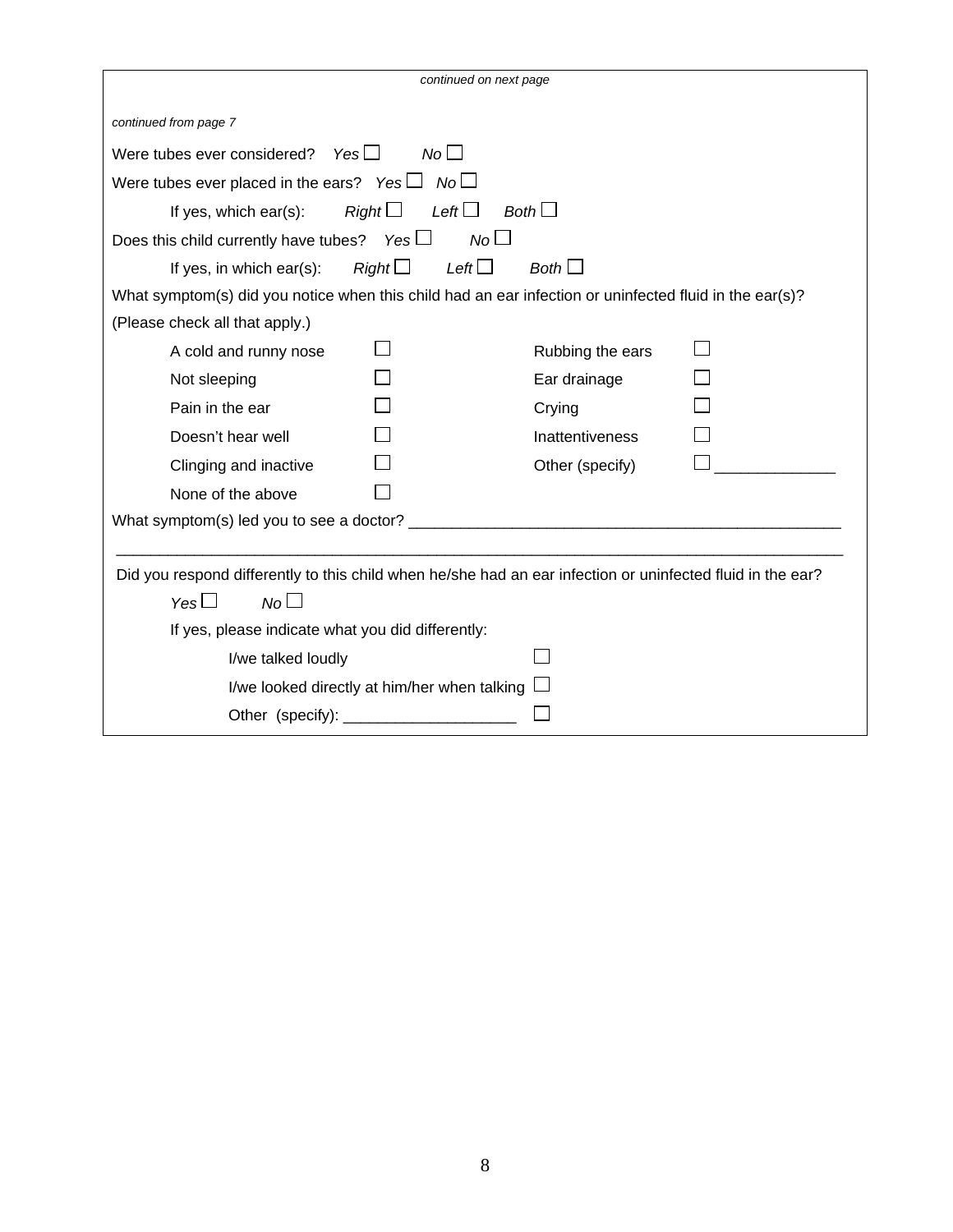| No <sub>1</sub><br>Did this child ever have problems with wax in the ears?<br>Yes $\Box$<br>If you checked Yes, please complete the rest of the questions in this box. If you checked No, please skip the<br>rest of this section and go to the Educational History section below.<br>At what age was wax build-up no longer a problem? ______________________________<br>$Right \Box$ Left $\Box$ Both $\Box$<br>Which ear(s) is/are affected?<br>What symptom(s) did you notice when the child had excessive wax? Please check all that apply:<br>None<br>Doesn't hear as well<br>Inattentive<br>Complains of discomfort<br>What treatment did you use when this child had excessive wax? ___________________<br>How frequently is/was treatment needed?<br>Every 3 months $\Box$<br>$Other \Box$<br>Every week $\Box$<br>Every month $\Box$<br><b>Educational History</b><br>No <sub>1</sub><br>Yes $\Box$<br>Does this child attend school or preschool?<br>If you checked Yes, please complete the rest of the questions in this section. If you checked No, please skip the<br>rest of this section and go to the Daily Behavior section on page 10.<br>List things that your child does well in school (e.g., following directions, reading, etc.):<br>List things that the teacher says the child has difficulty with or needs to work on (e.g., following directions,<br>Please indicate whether this child has been diagnosed with any of the following:<br>Cognitive disability<br>Learning disability<br>Emotional/behavioral disorder<br>Auditory processing disorder<br>Gross motor delay/disorder<br>Fine motor delay/disorder |  |  |  |  |  |  |  |  |
|-----------------------------------------------------------------------------------------------------------------------------------------------------------------------------------------------------------------------------------------------------------------------------------------------------------------------------------------------------------------------------------------------------------------------------------------------------------------------------------------------------------------------------------------------------------------------------------------------------------------------------------------------------------------------------------------------------------------------------------------------------------------------------------------------------------------------------------------------------------------------------------------------------------------------------------------------------------------------------------------------------------------------------------------------------------------------------------------------------------------------------------------------------------------------------------------------------------------------------------------------------------------------------------------------------------------------------------------------------------------------------------------------------------------------------------------------------------------------------------------------------------------------------------------------------------------------------------------------------------------------------------------------|--|--|--|--|--|--|--|--|
|                                                                                                                                                                                                                                                                                                                                                                                                                                                                                                                                                                                                                                                                                                                                                                                                                                                                                                                                                                                                                                                                                                                                                                                                                                                                                                                                                                                                                                                                                                                                                                                                                                               |  |  |  |  |  |  |  |  |
|                                                                                                                                                                                                                                                                                                                                                                                                                                                                                                                                                                                                                                                                                                                                                                                                                                                                                                                                                                                                                                                                                                                                                                                                                                                                                                                                                                                                                                                                                                                                                                                                                                               |  |  |  |  |  |  |  |  |
|                                                                                                                                                                                                                                                                                                                                                                                                                                                                                                                                                                                                                                                                                                                                                                                                                                                                                                                                                                                                                                                                                                                                                                                                                                                                                                                                                                                                                                                                                                                                                                                                                                               |  |  |  |  |  |  |  |  |
|                                                                                                                                                                                                                                                                                                                                                                                                                                                                                                                                                                                                                                                                                                                                                                                                                                                                                                                                                                                                                                                                                                                                                                                                                                                                                                                                                                                                                                                                                                                                                                                                                                               |  |  |  |  |  |  |  |  |
|                                                                                                                                                                                                                                                                                                                                                                                                                                                                                                                                                                                                                                                                                                                                                                                                                                                                                                                                                                                                                                                                                                                                                                                                                                                                                                                                                                                                                                                                                                                                                                                                                                               |  |  |  |  |  |  |  |  |
|                                                                                                                                                                                                                                                                                                                                                                                                                                                                                                                                                                                                                                                                                                                                                                                                                                                                                                                                                                                                                                                                                                                                                                                                                                                                                                                                                                                                                                                                                                                                                                                                                                               |  |  |  |  |  |  |  |  |
|                                                                                                                                                                                                                                                                                                                                                                                                                                                                                                                                                                                                                                                                                                                                                                                                                                                                                                                                                                                                                                                                                                                                                                                                                                                                                                                                                                                                                                                                                                                                                                                                                                               |  |  |  |  |  |  |  |  |
|                                                                                                                                                                                                                                                                                                                                                                                                                                                                                                                                                                                                                                                                                                                                                                                                                                                                                                                                                                                                                                                                                                                                                                                                                                                                                                                                                                                                                                                                                                                                                                                                                                               |  |  |  |  |  |  |  |  |
|                                                                                                                                                                                                                                                                                                                                                                                                                                                                                                                                                                                                                                                                                                                                                                                                                                                                                                                                                                                                                                                                                                                                                                                                                                                                                                                                                                                                                                                                                                                                                                                                                                               |  |  |  |  |  |  |  |  |
|                                                                                                                                                                                                                                                                                                                                                                                                                                                                                                                                                                                                                                                                                                                                                                                                                                                                                                                                                                                                                                                                                                                                                                                                                                                                                                                                                                                                                                                                                                                                                                                                                                               |  |  |  |  |  |  |  |  |
|                                                                                                                                                                                                                                                                                                                                                                                                                                                                                                                                                                                                                                                                                                                                                                                                                                                                                                                                                                                                                                                                                                                                                                                                                                                                                                                                                                                                                                                                                                                                                                                                                                               |  |  |  |  |  |  |  |  |
|                                                                                                                                                                                                                                                                                                                                                                                                                                                                                                                                                                                                                                                                                                                                                                                                                                                                                                                                                                                                                                                                                                                                                                                                                                                                                                                                                                                                                                                                                                                                                                                                                                               |  |  |  |  |  |  |  |  |
|                                                                                                                                                                                                                                                                                                                                                                                                                                                                                                                                                                                                                                                                                                                                                                                                                                                                                                                                                                                                                                                                                                                                                                                                                                                                                                                                                                                                                                                                                                                                                                                                                                               |  |  |  |  |  |  |  |  |
|                                                                                                                                                                                                                                                                                                                                                                                                                                                                                                                                                                                                                                                                                                                                                                                                                                                                                                                                                                                                                                                                                                                                                                                                                                                                                                                                                                                                                                                                                                                                                                                                                                               |  |  |  |  |  |  |  |  |
|                                                                                                                                                                                                                                                                                                                                                                                                                                                                                                                                                                                                                                                                                                                                                                                                                                                                                                                                                                                                                                                                                                                                                                                                                                                                                                                                                                                                                                                                                                                                                                                                                                               |  |  |  |  |  |  |  |  |
|                                                                                                                                                                                                                                                                                                                                                                                                                                                                                                                                                                                                                                                                                                                                                                                                                                                                                                                                                                                                                                                                                                                                                                                                                                                                                                                                                                                                                                                                                                                                                                                                                                               |  |  |  |  |  |  |  |  |
|                                                                                                                                                                                                                                                                                                                                                                                                                                                                                                                                                                                                                                                                                                                                                                                                                                                                                                                                                                                                                                                                                                                                                                                                                                                                                                                                                                                                                                                                                                                                                                                                                                               |  |  |  |  |  |  |  |  |
|                                                                                                                                                                                                                                                                                                                                                                                                                                                                                                                                                                                                                                                                                                                                                                                                                                                                                                                                                                                                                                                                                                                                                                                                                                                                                                                                                                                                                                                                                                                                                                                                                                               |  |  |  |  |  |  |  |  |
|                                                                                                                                                                                                                                                                                                                                                                                                                                                                                                                                                                                                                                                                                                                                                                                                                                                                                                                                                                                                                                                                                                                                                                                                                                                                                                                                                                                                                                                                                                                                                                                                                                               |  |  |  |  |  |  |  |  |
|                                                                                                                                                                                                                                                                                                                                                                                                                                                                                                                                                                                                                                                                                                                                                                                                                                                                                                                                                                                                                                                                                                                                                                                                                                                                                                                                                                                                                                                                                                                                                                                                                                               |  |  |  |  |  |  |  |  |
|                                                                                                                                                                                                                                                                                                                                                                                                                                                                                                                                                                                                                                                                                                                                                                                                                                                                                                                                                                                                                                                                                                                                                                                                                                                                                                                                                                                                                                                                                                                                                                                                                                               |  |  |  |  |  |  |  |  |
|                                                                                                                                                                                                                                                                                                                                                                                                                                                                                                                                                                                                                                                                                                                                                                                                                                                                                                                                                                                                                                                                                                                                                                                                                                                                                                                                                                                                                                                                                                                                                                                                                                               |  |  |  |  |  |  |  |  |
|                                                                                                                                                                                                                                                                                                                                                                                                                                                                                                                                                                                                                                                                                                                                                                                                                                                                                                                                                                                                                                                                                                                                                                                                                                                                                                                                                                                                                                                                                                                                                                                                                                               |  |  |  |  |  |  |  |  |
|                                                                                                                                                                                                                                                                                                                                                                                                                                                                                                                                                                                                                                                                                                                                                                                                                                                                                                                                                                                                                                                                                                                                                                                                                                                                                                                                                                                                                                                                                                                                                                                                                                               |  |  |  |  |  |  |  |  |
|                                                                                                                                                                                                                                                                                                                                                                                                                                                                                                                                                                                                                                                                                                                                                                                                                                                                                                                                                                                                                                                                                                                                                                                                                                                                                                                                                                                                                                                                                                                                                                                                                                               |  |  |  |  |  |  |  |  |
|                                                                                                                                                                                                                                                                                                                                                                                                                                                                                                                                                                                                                                                                                                                                                                                                                                                                                                                                                                                                                                                                                                                                                                                                                                                                                                                                                                                                                                                                                                                                                                                                                                               |  |  |  |  |  |  |  |  |
|                                                                                                                                                                                                                                                                                                                                                                                                                                                                                                                                                                                                                                                                                                                                                                                                                                                                                                                                                                                                                                                                                                                                                                                                                                                                                                                                                                                                                                                                                                                                                                                                                                               |  |  |  |  |  |  |  |  |
|                                                                                                                                                                                                                                                                                                                                                                                                                                                                                                                                                                                                                                                                                                                                                                                                                                                                                                                                                                                                                                                                                                                                                                                                                                                                                                                                                                                                                                                                                                                                                                                                                                               |  |  |  |  |  |  |  |  |
|                                                                                                                                                                                                                                                                                                                                                                                                                                                                                                                                                                                                                                                                                                                                                                                                                                                                                                                                                                                                                                                                                                                                                                                                                                                                                                                                                                                                                                                                                                                                                                                                                                               |  |  |  |  |  |  |  |  |
|                                                                                                                                                                                                                                                                                                                                                                                                                                                                                                                                                                                                                                                                                                                                                                                                                                                                                                                                                                                                                                                                                                                                                                                                                                                                                                                                                                                                                                                                                                                                                                                                                                               |  |  |  |  |  |  |  |  |
|                                                                                                                                                                                                                                                                                                                                                                                                                                                                                                                                                                                                                                                                                                                                                                                                                                                                                                                                                                                                                                                                                                                                                                                                                                                                                                                                                                                                                                                                                                                                                                                                                                               |  |  |  |  |  |  |  |  |
|                                                                                                                                                                                                                                                                                                                                                                                                                                                                                                                                                                                                                                                                                                                                                                                                                                                                                                                                                                                                                                                                                                                                                                                                                                                                                                                                                                                                                                                                                                                                                                                                                                               |  |  |  |  |  |  |  |  |
| Please specify:<br>Other $\Box$                                                                                                                                                                                                                                                                                                                                                                                                                                                                                                                                                                                                                                                                                                                                                                                                                                                                                                                                                                                                                                                                                                                                                                                                                                                                                                                                                                                                                                                                                                                                                                                                               |  |  |  |  |  |  |  |  |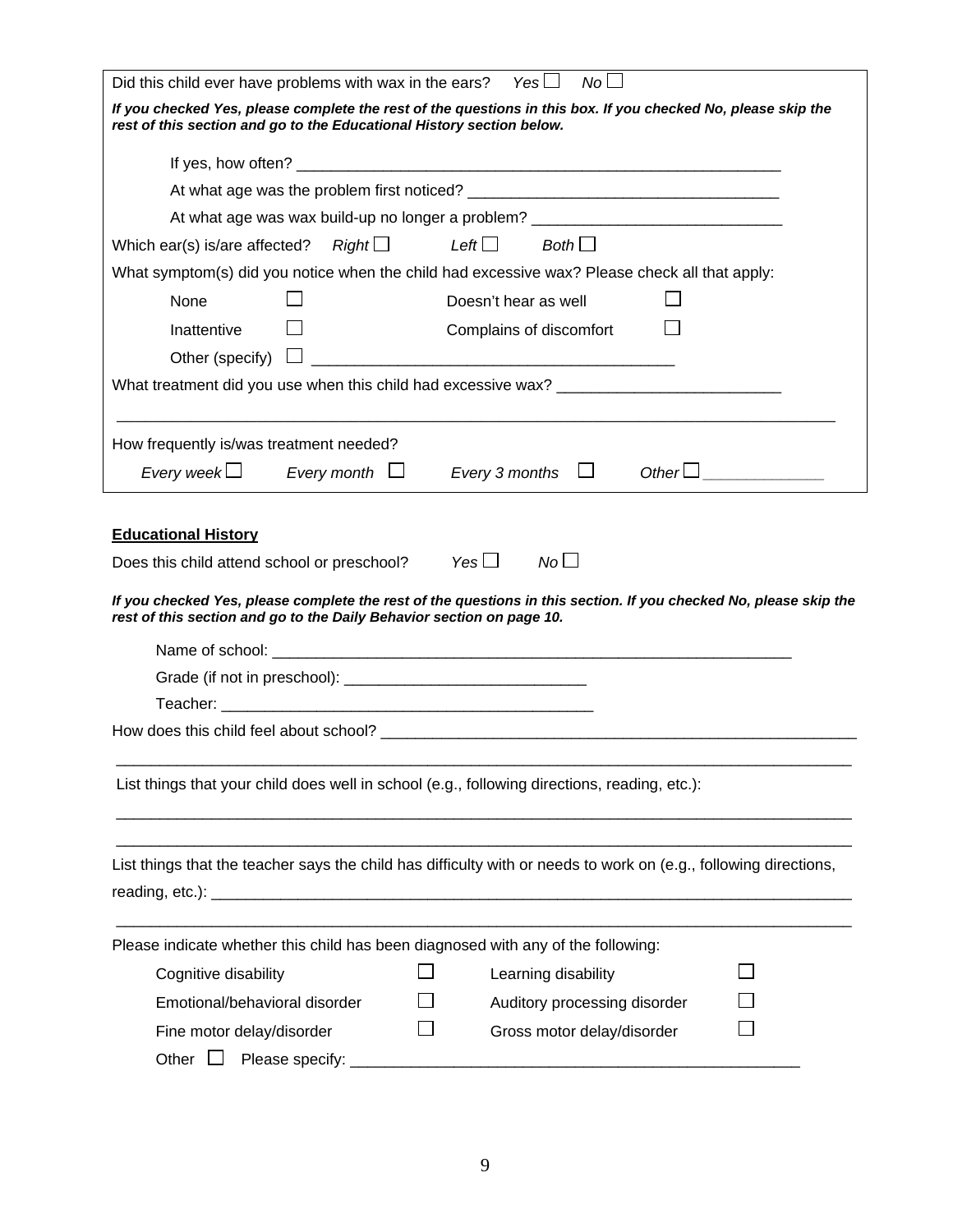| <b>Daily Behavior</b> |                                                                                                                                                                                                                                |                   |                               |              |  |  |
|-----------------------|--------------------------------------------------------------------------------------------------------------------------------------------------------------------------------------------------------------------------------|-------------------|-------------------------------|--------------|--|--|
|                       | Does this child have or did he/she ever have problems sleeping?                                                                                                                                                                |                   | Yes $\Box$                    | $N_0 \Box$   |  |  |
|                       |                                                                                                                                                                                                                                |                   |                               |              |  |  |
|                       | Please describe: the contract of the contract of the contract of the contract of the contract of the contract of the contract of the contract of the contract of the contract of the contract of the contract of the contract  |                   |                               |              |  |  |
|                       | Does this child have or did he/she ever have problems eating?                                                                                                                                                                  |                   | No<br>Yes $\Box$              |              |  |  |
|                       |                                                                                                                                                                                                                                |                   |                               |              |  |  |
|                       | Please describe: etc. and a state of the state of the state of the state of the state of the state of the state of the state of the state of the state of the state of the state of the state of the state of the state of the |                   |                               |              |  |  |
|                       | Does this child have any habits that you would like to change?                                                                                                                                                                 |                   | No <sub>l</sub><br>Yes $\Box$ |              |  |  |
|                       |                                                                                                                                                                                                                                |                   |                               |              |  |  |
|                       |                                                                                                                                                                                                                                |                   |                               |              |  |  |
|                       | Please answer each of the following by checking the descriptor that best describes this child:                                                                                                                                 |                   |                               |              |  |  |
|                       | 1. makes friends easily                                                                                                                                                                                                        | usually $\Box$    | sometimes $\Box$              | never $\Box$ |  |  |
|                       | 2. is difficult to manage                                                                                                                                                                                                      | usually $\square$ | sometimes $\square$           | never $\Box$ |  |  |
| 3.                    | feelings are easily hurt                                                                                                                                                                                                       | usually $\square$ | sometimes $\square$           | never $\Box$ |  |  |
| 4.                    | is aggressive                                                                                                                                                                                                                  | usually $\square$ | sometimes $\square$           | never $\Box$ |  |  |
| 5.                    | is independent                                                                                                                                                                                                                 | usually $\square$ | sometimes $\square$           | never $\Box$ |  |  |
| 6.                    | is shy                                                                                                                                                                                                                         | usually           | sometimes $\square$           | never $\Box$ |  |  |
| 7.                    | easily separates from parents                                                                                                                                                                                                  | usually $\Box$    | sometimes $\Box$              | never $\Box$ |  |  |
| 8.                    | acts very immaturely                                                                                                                                                                                                           | usually $\square$ | sometimes $\Box$              | never $\Box$ |  |  |
| 9.                    | needs more praise than other kids                                                                                                                                                                                              | usually $\square$ | sometimes $\Box$              | never $\Box$ |  |  |
| 10.                   | likes to be in control                                                                                                                                                                                                         | usually $\square$ | sometimes $\square$           | never $\Box$ |  |  |
|                       | 11. has a positive self-concept                                                                                                                                                                                                | usually $\square$ | sometimes $\square$           | never $\Box$ |  |  |
|                       | 12. is overly concerned about others'<br>feelings                                                                                                                                                                              | usually $\square$ | sometimes $\Box$              | never $\Box$ |  |  |
| 13.                   | is very fearful in new situations                                                                                                                                                                                              | usually $\square$ | sometimes $\square$           | never $\Box$ |  |  |
|                       | 14. needs lots of encouragement to<br>try new things                                                                                                                                                                           | usually $\square$ | sometimes $\Box$              | never $\Box$ |  |  |
|                       | 15. is quickly frustrated on difficult<br>tasks                                                                                                                                                                                | usually $\square$ | sometimes $\square$           | never $\Box$ |  |  |
| 16.                   | is very thoughtful of others and<br>helpful                                                                                                                                                                                    | usually $\square$ | sometimes $\square$           | never $\Box$ |  |  |
| 17.                   | throws tantrums                                                                                                                                                                                                                | usually $\square$ | sometimes $\Box$              | never $\Box$ |  |  |
| 18.                   | acts impulsively                                                                                                                                                                                                               | usually $\square$ | sometimes $\square$           | never $\Box$ |  |  |
| 19.                   | adjusts slowly to new people and<br>situations                                                                                                                                                                                 | usually $\Box$    | sometimes $\square$           | never $\Box$ |  |  |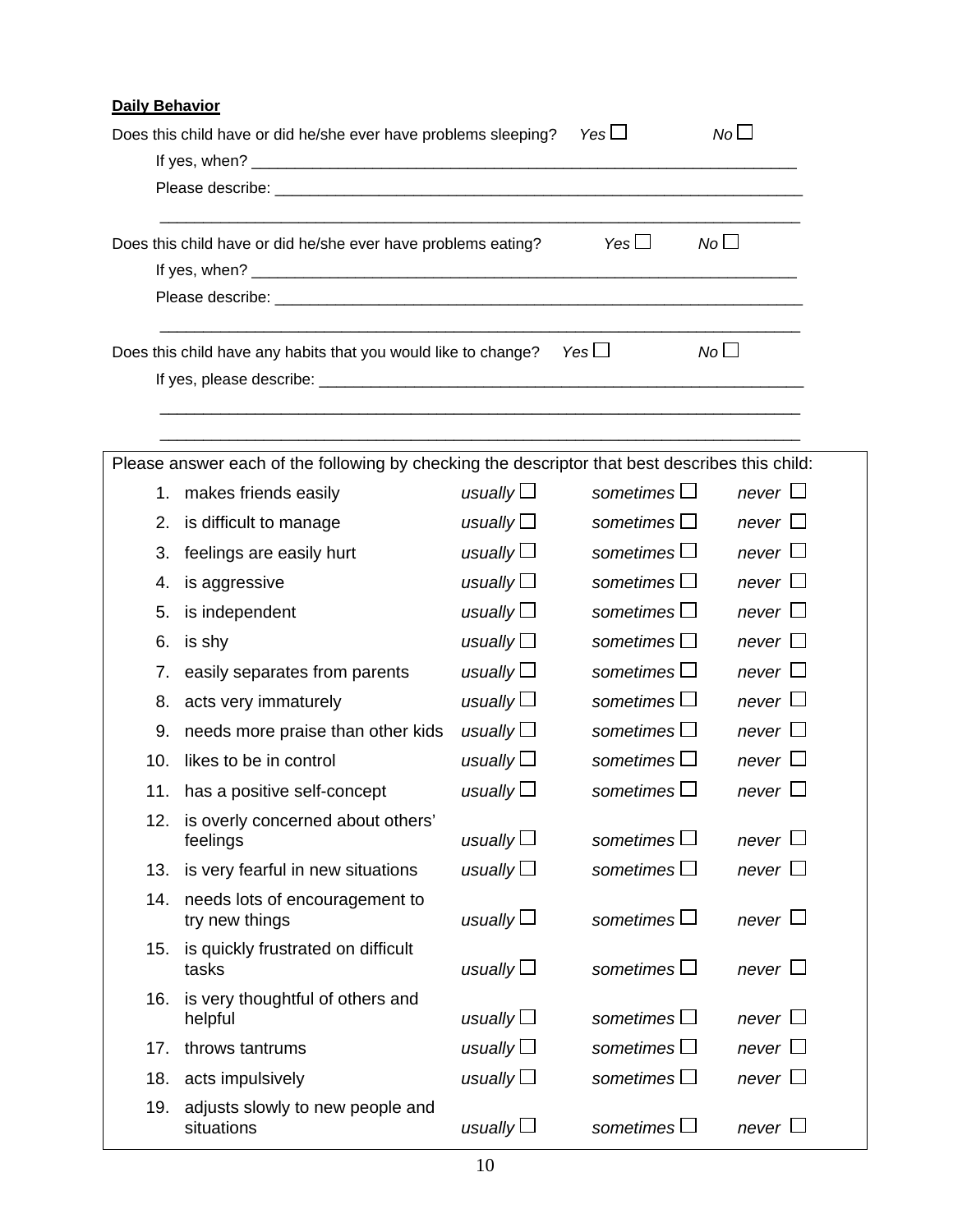| 20. chooses to play alone                           | usually $\Box$ | sometimes $\Box$ | never $\Box$ |
|-----------------------------------------------------|----------------|------------------|--------------|
| 21. is cooperative                                  | usually $\Box$ | sometimes $\Box$ | never $\Box$ |
| 22. is concerned that others do not<br>like him/her | usually $\Box$ | sometimes $\Box$ | never $\Box$ |

# **Additional Comments**

Please comment on anything else about this child that was not covered on this form that you think we should know about him/her: \_\_\_\_\_\_\_\_\_\_\_\_\_\_\_\_\_\_\_\_\_\_\_\_\_\_\_\_\_\_\_\_\_\_\_\_\_\_\_\_\_\_\_\_\_\_\_\_\_\_\_\_



*Please complete the Family History section beginning on p. 12.*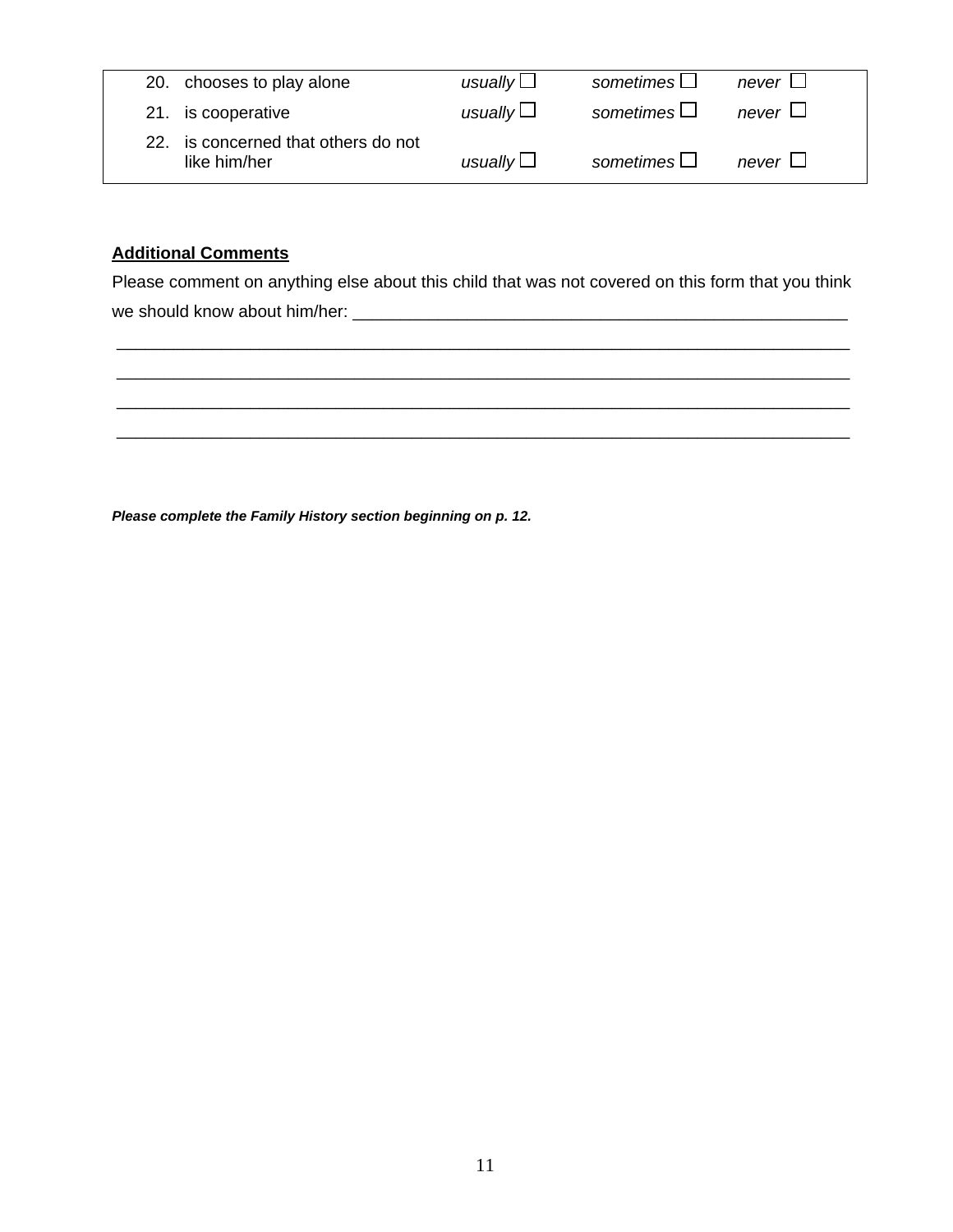# **Family History – Immediate Family**

*Please complete the following information on you, your spouse, and your children.* 

The person completing this form is the (please check):

 $$ 

Please indicate which family members have or have had any of the problems listed below by checking the appropriate boxes. If you have more than one daughter or son, please indicate which child (or children) has the problem by writing her/his name next to the box(es) you check.

|                                        | <b>Family Member</b> |               |             |        |
|----------------------------------------|----------------------|---------------|-------------|--------|
| Problem                                | <b>Mother</b>        | <b>Father</b> | Daughter(s) | Son(s) |
| <b>Hearing Problems</b>                |                      |               |             |        |
| <b>Recurrent Middle Ear Infections</b> |                      |               |             |        |
| <b>Language Problems</b>               |                      |               |             |        |
| <b>Speech Problems</b>                 |                      |               |             |        |
| <b>Reading Difficulties</b>            |                      |               |             |        |
| <b>Math Difficulties</b>               |                      |               |             |        |
| <b>Learning Disabilities</b>           |                      |               |             |        |
| <b>Cognitive Disabilities</b>          |                      |               |             |        |
| <b>Motor Problems</b>                  |                      |               |             |        |
| <b>Psychological Problems</b>          |                      |               |             |        |
| <b>Behavior Problems</b>               |                      |               |             |        |
| <b>Serious Medical Problems</b>        |                      |               |             |        |
| <b>Birth Defect(s)</b>                 |                      |               |             |        |
| <b>Syndrome</b>                        |                      |               |             |        |
| <b>Cleft Palate</b>                    |                      |               |             |        |
| <b>Seizures</b>                        |                      |               |             |        |
| <b>Inborn Metabolic Error</b>          |                      |               |             |        |
| <b>Diagnosed Genetic Disorder</b>      |                      |               |             |        |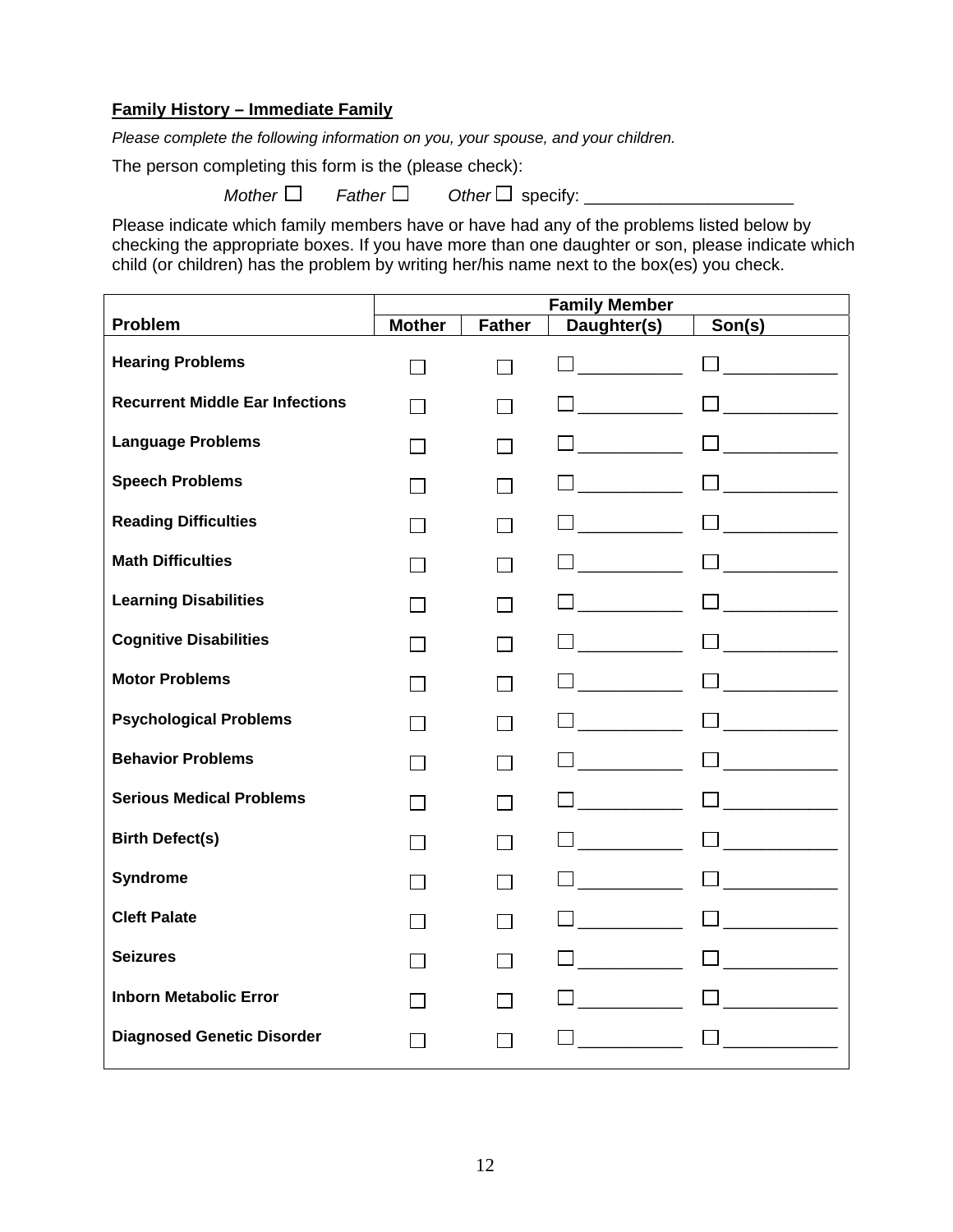# **Family History – Mother's Family**

*Please complete the following information on the mother's family.* 

The person completing this form is the (please check):

 $$ 

Please list mother's/your sisters' first names here:

Please list mother's/your brothers' first names here: \_\_\_\_\_\_\_\_\_\_\_\_\_\_\_\_\_\_\_\_\_\_\_\_\_\_

Please indicate which family members have or have had any of the problems listed below by checking the appropriate boxes. If you have more than one sister or brother, please indicate which sister/brother has the problem by writing her/his name next to the box(es) you check. (NOTE: "Mother" and "Father" in the table below are your children's grandparents.)

|                                        | <b>Family Member</b> |               |           |                   |
|----------------------------------------|----------------------|---------------|-----------|-------------------|
| Problem                                | <b>Mother</b>        | <b>Father</b> | Sister(s) | <b>Brother(s)</b> |
| <b>Hearing Problems</b>                | $\sim$               | $\sim$        |           |                   |
| <b>Recurrent Middle Ear Infections</b> |                      |               |           |                   |
| <b>Language Problems</b>               |                      |               |           |                   |
| <b>Speech Problems</b>                 |                      |               |           |                   |
| <b>Reading Difficulties</b>            |                      |               |           |                   |
| <b>Math Difficulties</b>               |                      |               |           |                   |
| <b>Learning Disabilities</b>           |                      |               |           |                   |
| <b>Cognitive Disabilities</b>          |                      |               |           |                   |
| <b>Motor Problems</b>                  |                      |               |           |                   |
| <b>Psychological Problems</b>          |                      |               |           |                   |
| <b>Behavior Problems</b>               |                      |               |           |                   |
| <b>Serious Medical Problems</b>        | $\sim 1$             |               |           |                   |
| <b>Birth Defect(s)</b>                 | $\sim$               |               |           |                   |
| <b>Syndrome</b>                        |                      |               |           |                   |
| <b>Cleft Palate</b>                    |                      |               |           |                   |
| <b>Seizures</b>                        |                      |               |           |                   |
| <b>Inborn Metabolic Error</b>          |                      |               |           |                   |
| <b>Diagnosed Genetic Disorder</b>      |                      |               |           |                   |